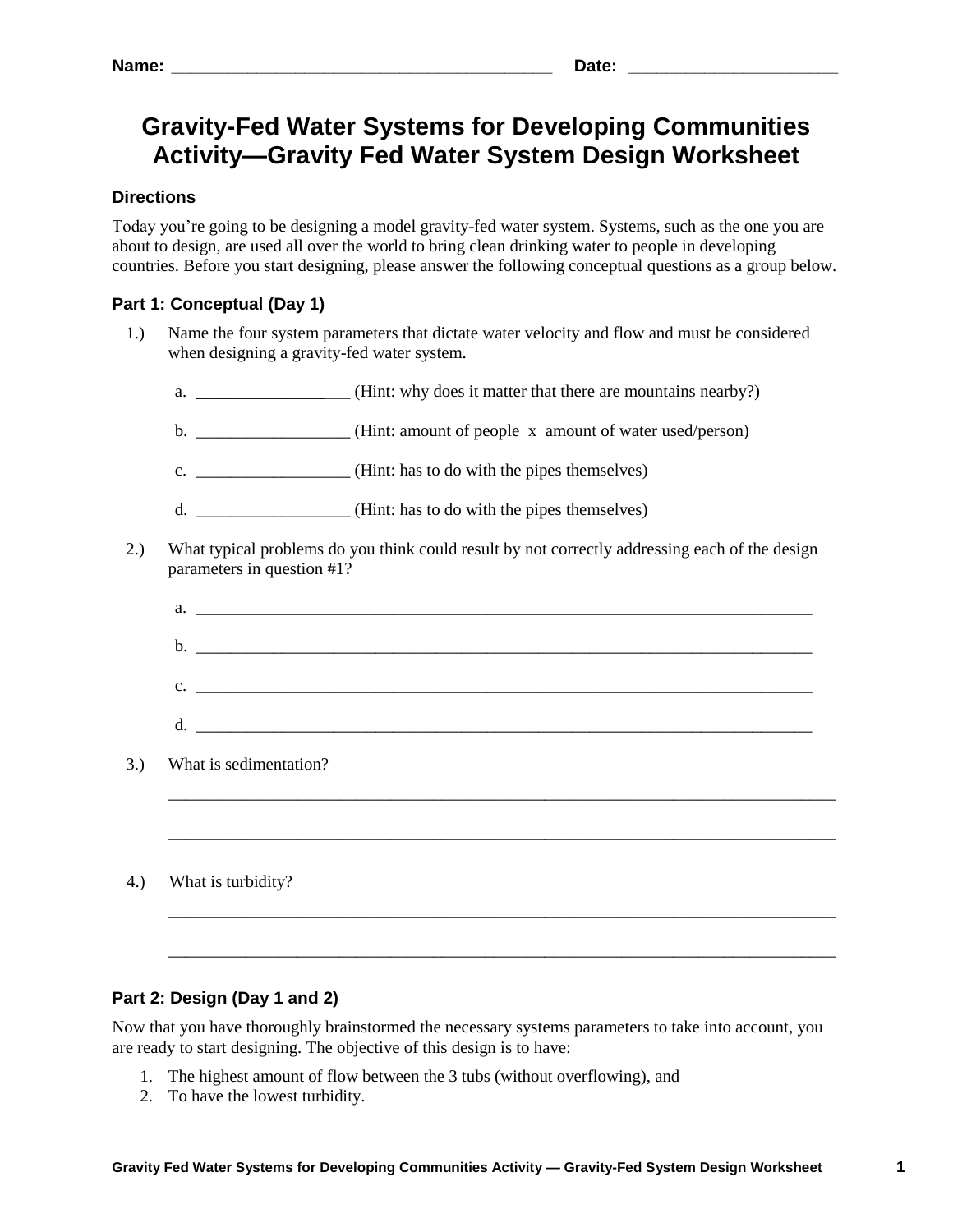#### **Design Template**

Below is an elevation view of your gravity-fed water system model without dimensions.

On this page, draw the tubes between the different tubs, indicate the height of each tub (1-3) with respect to the classroom floor, and indicate the tube sizes between each tub (1 and 2).



## **Part 3: Presentation of Rationale (Day 2)**

Complete the following questions with the reasoning (rational) why your team chose the particular connection orientation, tub elevation, and tube size. Each group will present their rationale to the class.

\_\_\_\_\_\_\_\_\_\_\_\_\_\_\_\_\_\_\_\_\_\_\_\_\_\_\_\_\_\_\_\_\_\_\_\_\_\_\_\_\_\_\_\_\_\_\_\_\_\_\_\_\_\_\_\_\_\_\_\_\_\_\_\_\_\_\_\_\_\_\_\_\_\_\_\_\_\_

\_\_\_\_\_\_\_\_\_\_\_\_\_\_\_\_\_\_\_\_\_\_\_\_\_\_\_\_\_\_\_\_\_\_\_\_\_\_\_\_\_\_\_\_\_\_\_\_\_\_\_\_\_\_\_\_\_\_\_\_\_\_\_\_\_\_\_\_\_\_\_\_\_\_\_\_\_\_

\_\_\_\_\_\_\_\_\_\_\_\_\_\_\_\_\_\_\_\_\_\_\_\_\_\_\_\_\_\_\_\_\_\_\_\_\_\_\_\_\_\_\_\_\_\_\_\_\_\_\_\_\_\_\_\_\_\_\_\_\_\_\_\_\_\_\_\_\_\_\_\_\_\_\_\_\_\_

\_\_\_\_\_\_\_\_\_\_\_\_\_\_\_\_\_\_\_\_\_\_\_\_\_\_\_\_\_\_\_\_\_\_\_\_\_\_\_\_\_\_\_\_\_\_\_\_\_\_\_\_\_\_\_\_\_\_\_\_\_\_\_\_\_\_\_\_\_\_\_\_\_\_\_\_\_\_

\_\_\_\_\_\_\_\_\_\_\_\_\_\_\_\_\_\_\_\_\_\_\_\_\_\_\_\_\_\_\_\_\_\_\_\_\_\_\_\_\_\_\_\_\_\_\_\_\_\_\_\_\_\_\_\_\_\_\_\_\_\_\_\_\_\_\_\_\_\_\_\_\_\_\_\_\_

\_\_\_\_\_\_\_\_\_\_\_\_\_\_\_\_\_\_\_\_\_\_\_\_\_\_\_\_\_\_\_\_\_\_\_\_\_\_\_\_\_\_\_\_\_\_\_\_\_\_\_\_\_\_\_\_\_\_\_\_\_\_\_\_\_\_\_\_\_\_\_\_\_\_\_\_\_

\_\_\_\_\_\_\_\_\_\_\_\_\_\_\_\_\_\_\_\_\_\_\_\_\_\_\_\_\_\_\_\_\_\_\_\_\_\_\_\_\_\_\_\_\_\_\_\_\_\_\_\_\_\_\_\_\_\_\_\_\_\_\_\_\_\_\_\_\_\_\_\_\_\_\_\_\_

*Connections:*

- 1.) Why do you think the orientation of connection 1 needs to be at the bottom of the tub?
- 2.) Why do you think the orientation of connection 2 needs to be at the top of the tub?
- 3.) Why do you think the orientation of connection 3 needs to also be at the top of the tub (the same orientation as connection 2)?
- 4.) Why do you think the orientation of connection 4 needs to be at the top of the tub?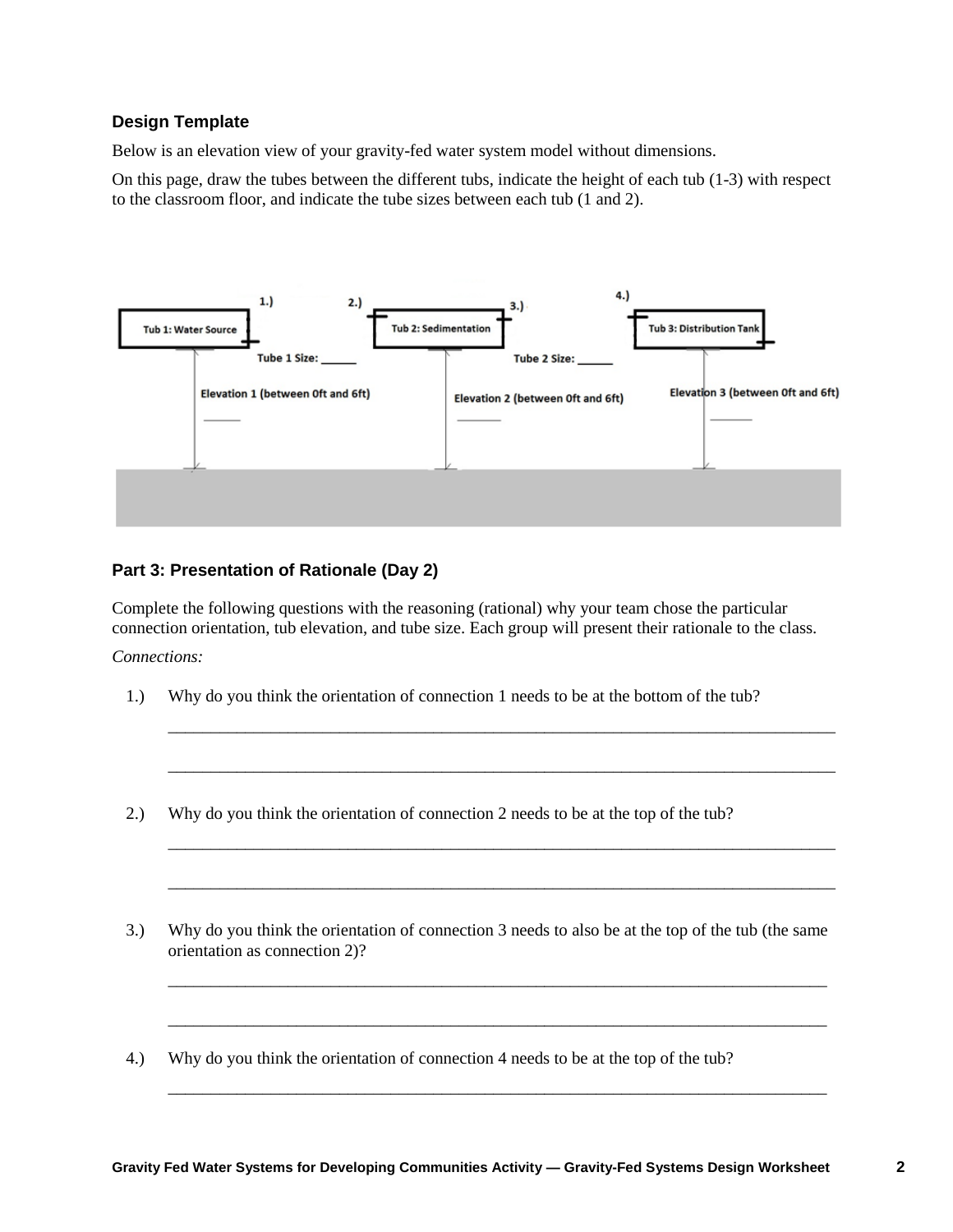5.) Why do you think the orientation of the exit hole from the final tub needs to be at the bottom of the tub?

\_\_\_\_\_\_\_\_\_\_\_\_\_\_\_\_\_\_\_\_\_\_\_\_\_\_\_\_\_\_\_\_\_\_\_\_\_\_\_\_\_\_\_\_\_\_\_\_\_\_\_\_\_\_\_\_\_\_\_\_\_\_\_\_\_\_\_\_\_\_\_\_\_\_\_\_\_

\_\_\_\_\_\_\_\_\_\_\_\_\_\_\_\_\_\_\_\_\_\_\_\_\_\_\_\_\_\_\_\_\_\_\_\_\_\_\_\_\_\_\_\_\_\_\_\_\_\_\_\_\_\_\_\_\_\_\_\_\_\_\_\_\_\_\_\_\_\_\_\_\_\_\_\_\_

\_\_\_\_\_\_\_\_\_\_\_\_\_\_\_\_\_\_\_\_\_\_\_\_\_\_\_\_\_\_\_\_\_\_\_\_\_\_\_\_\_\_\_\_\_\_\_\_\_\_\_\_\_\_\_\_\_\_\_\_\_\_\_\_\_\_\_\_\_\_\_\_\_\_\_\_\_

\_\_\_\_\_\_\_\_\_\_\_\_\_\_\_\_\_\_\_\_\_\_\_\_\_\_\_\_\_\_\_\_\_\_\_\_\_\_\_\_\_\_\_\_\_\_\_\_\_\_\_\_\_\_\_\_\_\_\_\_\_\_\_\_\_\_\_\_\_\_\_\_\_\_\_\_\_\_

\_\_\_\_\_\_\_\_\_\_\_\_\_\_\_\_\_\_\_\_\_\_\_\_\_\_\_\_\_\_\_\_\_\_\_\_\_\_\_\_\_\_\_\_\_\_\_\_\_\_\_\_\_\_\_\_\_\_\_\_\_\_\_\_\_\_\_\_\_\_\_\_\_\_\_\_\_\_

\_\_\_\_\_\_\_\_\_\_\_\_\_\_\_\_\_\_\_\_\_\_\_\_\_\_\_\_\_\_\_\_\_\_\_\_\_\_\_\_\_\_\_\_\_\_\_\_\_\_\_\_\_\_\_\_\_\_\_\_\_\_\_\_\_\_\_\_\_\_\_\_\_\_\_\_\_\_

\_\_\_\_\_\_\_\_\_\_\_\_\_\_\_\_\_\_\_\_\_\_\_\_\_\_\_\_\_\_\_\_\_\_\_\_\_\_\_\_\_\_\_\_\_\_\_\_\_\_\_\_\_\_\_\_\_\_\_\_\_\_\_\_\_\_\_\_\_\_\_\_\_\_\_\_\_\_

\_\_\_\_\_\_\_\_\_\_\_\_\_\_\_\_\_\_\_\_\_\_\_\_\_\_\_\_\_\_\_\_\_\_\_\_\_\_\_\_\_\_\_\_\_\_\_\_\_\_\_\_\_\_\_\_\_\_\_\_\_\_\_\_\_\_\_\_\_\_\_\_\_\_\_\_\_

\_\_\_\_\_\_\_\_\_\_\_\_\_\_\_\_\_\_\_\_\_\_\_\_\_\_\_\_\_\_\_\_\_\_\_\_\_\_\_\_\_\_\_\_\_\_\_\_\_\_\_\_\_\_\_\_\_\_\_\_\_\_\_\_\_\_\_\_\_\_\_\_\_\_\_\_\_

\_\_\_\_\_\_\_\_\_\_\_\_\_\_\_\_\_\_\_\_\_\_\_\_\_\_\_\_\_\_\_\_\_\_\_\_\_\_\_\_\_\_\_\_\_\_\_\_\_\_\_\_\_\_\_\_\_\_\_\_\_\_\_\_\_\_\_\_\_\_\_\_\_\_\_\_\_\_

\_\_\_\_\_\_\_\_\_\_\_\_\_\_\_\_\_\_\_\_\_\_\_\_\_\_\_\_\_\_\_\_\_\_\_\_\_\_\_\_\_\_\_\_\_\_\_\_\_\_\_\_\_\_\_\_\_\_\_\_\_\_\_\_\_\_\_\_\_\_\_\_\_\_\_\_\_\_

\_\_\_\_\_\_\_\_\_\_\_\_\_\_\_\_\_\_\_\_\_\_\_\_\_\_\_\_\_\_\_\_\_\_\_\_\_\_\_\_\_\_\_\_\_\_\_\_\_\_\_\_\_\_\_\_\_\_\_\_\_\_\_\_\_\_\_\_\_\_\_\_\_\_\_\_\_\_

\_\_\_\_\_\_\_\_\_\_\_\_\_\_\_\_\_\_\_\_\_\_\_\_\_\_\_\_\_\_\_\_\_\_\_\_\_\_\_\_\_\_\_\_\_\_\_\_\_\_\_\_\_\_\_\_\_\_\_\_\_\_\_\_\_\_\_\_\_\_\_\_\_\_\_\_\_\_

*Tub Elevations:*

- 1.) Why did you choose this elevation for tub 1?
- 2.) Why did you choose this elevation for tub 2?
- 3.) Why did you choose this elevation for tub 3?

*Tube Sizes:*

- 1.) Why did you choose this size for tube 1?
- 2.) Why did you choose this size for tube 2?

## **Part 4: Design Testing and Iteration (Day 3)**

1.) After the system was running, were there any issues with tub overflowing (or under flowing: not enough flow with respect to the other tubs? Why do you think this happened?

\_\_\_\_\_\_\_\_\_\_\_\_\_\_\_\_\_\_\_\_\_\_\_\_\_\_\_\_\_\_\_\_\_\_\_\_\_\_\_\_\_\_\_\_\_\_\_\_\_\_\_\_\_\_\_\_\_\_\_\_\_\_\_\_\_\_\_\_\_\_\_\_\_\_\_\_\_\_

\_\_\_\_\_\_\_\_\_\_\_\_\_\_\_\_\_\_\_\_\_\_\_\_\_\_\_\_\_\_\_\_\_\_\_\_\_\_\_\_\_\_\_\_\_\_\_\_\_\_\_\_\_\_\_\_\_\_\_\_\_\_\_\_\_\_\_\_\_\_\_\_\_\_\_\_\_\_